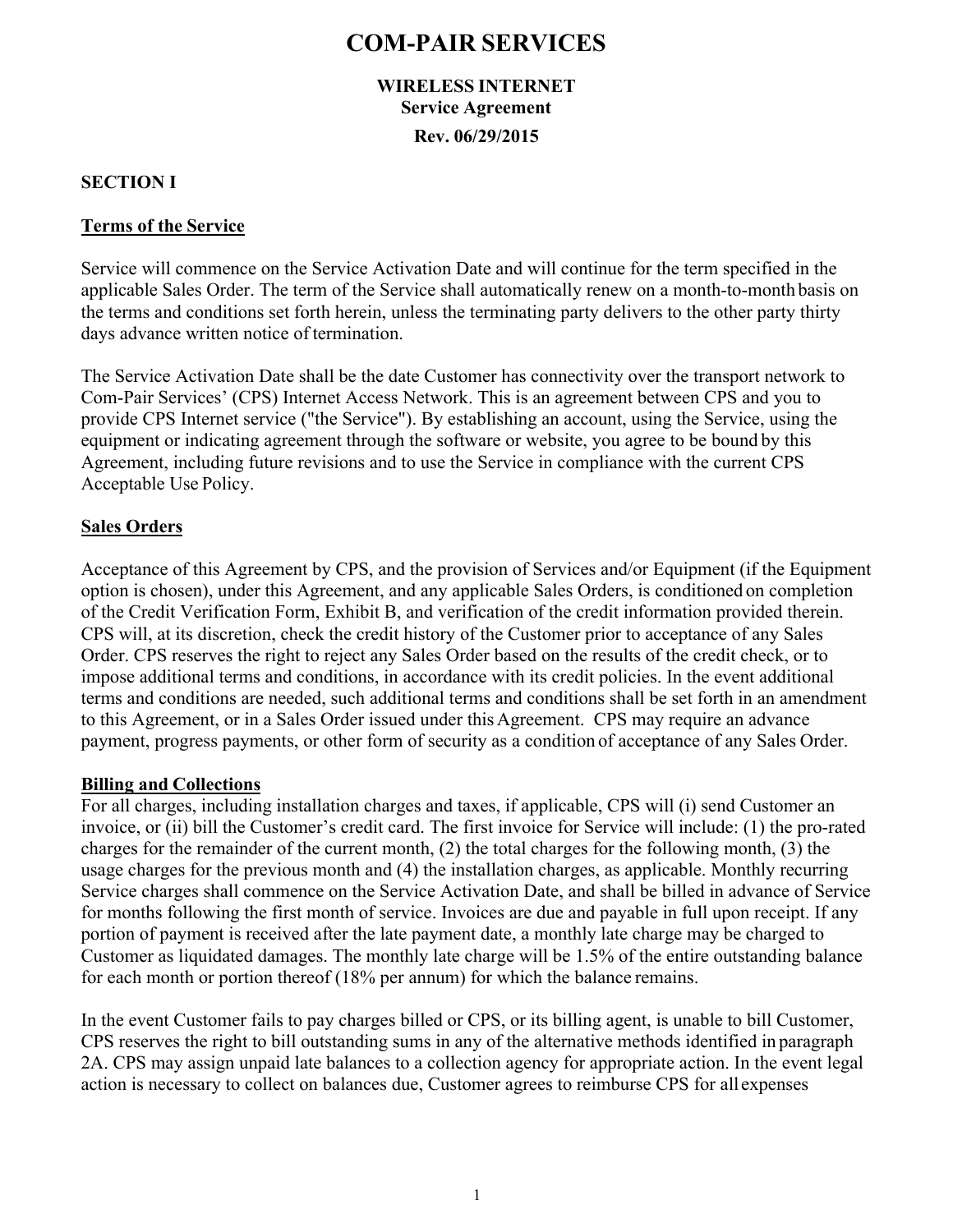incurred to recover sums due, including attorneys fees and other legal expenses if in-fact the customer is found to be in default by a court or arbitration.

You will be charged a monthly service fee and applicable taxes and other fees. Some services may also include charges for hardware, activation or early cancellation. Com-Pair Services may offer, from time to time, certain promotions with different terms, activation fees, and monthly charges. You must provide accurate billing information including legal name, address, telephone number, and credit card/billing information, and report all changes to this information immediately.

You agree to pay all taxes, surcharges, and fees set by the government. We may not always give advance notice of changes to these items.

Charges may be billed to your credit card, debit card or bank account, as applicable, each month for the Service and any additional usage, services, taxes and fees.Com-Pair.net is not responsible for any charges or expenses (e.g., for overdrawn accounts, exceeding credit card limits, etc.) resulting from charges billed by Com-Pair.net. You agree to maintain valid and current credit card information on file with Com-Pair at all times.

#### **Interruption of Service**

Customer understands and agrees that temporary interruptions may occur as normal and reasonable events in the provision of the Service. CPS agrees to exercise reasonable care to prevent such occurrences. Customer further understands and agrees that CPS has no control over third party networks. Therefore, delays and disruption of other network transmissions are completely beyond the control of CPS.

#### **Limitation of Liability**

CPS shall make reasonable efforts to provide continuous, uninterrupted, expedient, and error-free Service to Customer. In no event shall CPS be liable to Customer or any other person for any special, incidental, consequential, or punitive damages of any kind, including without limitation, loss of profits, loss of income or cost of replacement services.

CPS's liability for damages for interruptions of Services, or for mistakes, omissions, delays, errors and defects in the provision of the Services, shall in no event exceed an amount equal to the prorata charges to Customer for the period during which the Services are affected.

Any software provided hereunder is provided on an as-is basis. CPS makes no express or implied warranties (including those of merchantability or fitness for a particular purpose) with respect to the software provided.

EXCEPT AS EXPRESSLY SET FORTH IN THIS AGREEMENT, CPS HEREBY DISCLAIMS ANY AND ALL WARRANTIES INCLUDING IMPLIED WARRANTIES OF FITNESS, MERCHANTABILITY AND PERFORMANCE.

CPS MAKES NO WARRANTY THAT THE SERVICE WILL MEET CUSTOMER'S REQUIREMENTS, OR THAT THE SERVICE WILL BE UNINTERRUPTED, TIMELY, SECURE, OR ERROR FREE; NOR DOES CPS MAKE ANY WARRANTY AS TO THE ACCURACY OR RELIABILITY OF ANY INFORMATION OBTAINED THROUGH THE SERVICE. CUSTOMER UNDERSTANDS AND AGREES THAT ANY MATERIAL AND/OR DATA DOWNLOADED, OR OTHERWISE OBTAINED, THROUGH THE USE OF THE SERVICE, IS DONE AT CUSTOMER'S OWN RISK, AND THAT CUSTOMER WILL BE SOLELY RESPONSIBLE FOR ANY DAMAGE TO CUSTOMER'S COMPUTER SYSTEM OR LOSS OF DATA WHICH RESULTS FROM THE DOWNLOAD OF SUCH MATERIAL AND/OR DATA.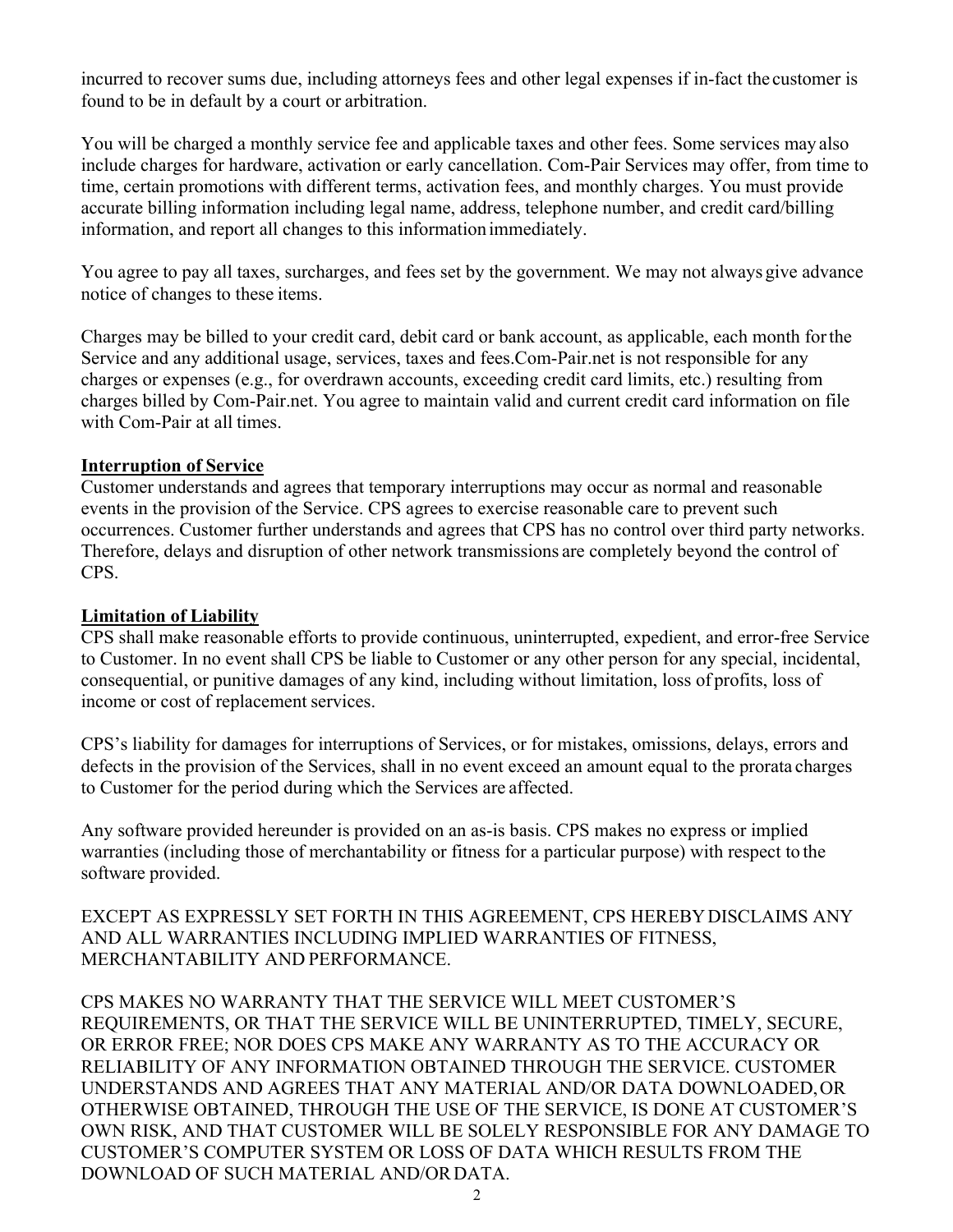CPS MAKES NO WARRANTY REGARDING ANY TRANSACTIONS EXECUTED THROUGH THE SERVICE, AND CUSTOMER UNDERSTANDS AND AGREES THAT SUCH TRANSACTIONS ARE CONDUCTED ENTIRELY AT CUSTOMER'S OWN RISK.

COM-PAIR SERVICES SHALL HAVE NO LIABILITY WHATSOEVER FOR ANY CLAIMS, LOSSES, ACTIONS, DAMAGES, SUITS, OR PROCEEDINGS RESULTING FROM: OTHER USERS ACCESSING YOUR COMPUTER; SECURITY BREACHES; EAVESDROPPING; DENIAL OF SERVICE ATTACKS; INTERCEPTION OF TRAFFIC SENT OR RECEIVED USING THE SERVICES; YOUR RELIANCE ON OR USE OF THE EQUIPMENT OR SERVICES, OR THE MISTAKES, OMISSION, INTERRUPTIONS, DELETION OF FILES, ERRORS, DEFECTS, DELAYS IN OPERATION, TRANSMISSIONS, OR ANY FAILURE OF PERFORMANCE OF THE EQUIPMENT OR SERVICES;THE USE OF THE EQUIPMENT OR SERVICES BY YOU OR A THIRD PARTY THAT INFRINGES THE COPYRIGHT, PATENT, TRADEMARK,TRADE SECRET, CONFIDENTIALITY, PRIVACY, OR OTHER INDUSTRIAL OR INTELLECTUAL PROPERTY RIGHTS, PROPRIETARY RIGHTS OR CONTRACTUAL RIGHTS OF ANY THIRD PARTY; THE ACCURACY, COMPLETENESS,AND USEFULNESS OF ALL SERVICES, PRODUCTS,AND OTHER INFORMATION,AND THE QUALITY AND MERCHANTABILITY OF ALL MERCHANDISE PROVIDED THROUGH THE SERVICE OR THE INTERNET.

#### **Cancellation and Termination**

In the event a ruling, regulation or order issued by a judicial, legislative or regulatory body causes CPS to believe that this Agreement may be in conflict with such rules, regulations or orders, the Customer shall either agree to modify this Agreement to conform to the terms of such rules, regulations or orders, or CPS may terminate this Agreement without liability.

Customer may terminate any Sales Order upon thirty days' prior written notice to CPS. However, upon termination, Customer shall pay an early termination fee of \$175.00. This applies to all service plans. Customer Shall not be bound to cancellation charges if CPS is in default of services within the definition of this agreement.

If Customer fails to pay any charge when due, including but not limited to installation charges or taxes, and such condition continues unremedied for a period of thirty days from the date written notice is given, or if Customer fails to perform or observe any other material term or condition of this Agreement, or if Customer provides false or inaccurate information which is required for the provision of the Service or that which is necessary to allow CPS to bill Customer for the Service, and such condition continues unremedied for thirty days from the date written notice is given, Customer shall be in default and CPS may terminate this Agreement. Upon such termination by CPS, Customer shall be liable for any applicable charges, including a Cancellation Charge.

#### **YOUR ACCOUNT, PASSWORD, AND SECURITY**

Upon Installation, you may receive a username, password, and other account information. You and members of your household or business, if you have purchased a business account, are the only authorized users of your Com-Pair Services account and must comply with this Agreement. You must keep your password confidential so that no one else may access the Services through your account. You must notify Com-Pair Services immediately upon discovering any unauthorized use of your account.

#### **Governing Law**

This Agreement shall be construed in accordance with the laws of the State of California. County of Shasta.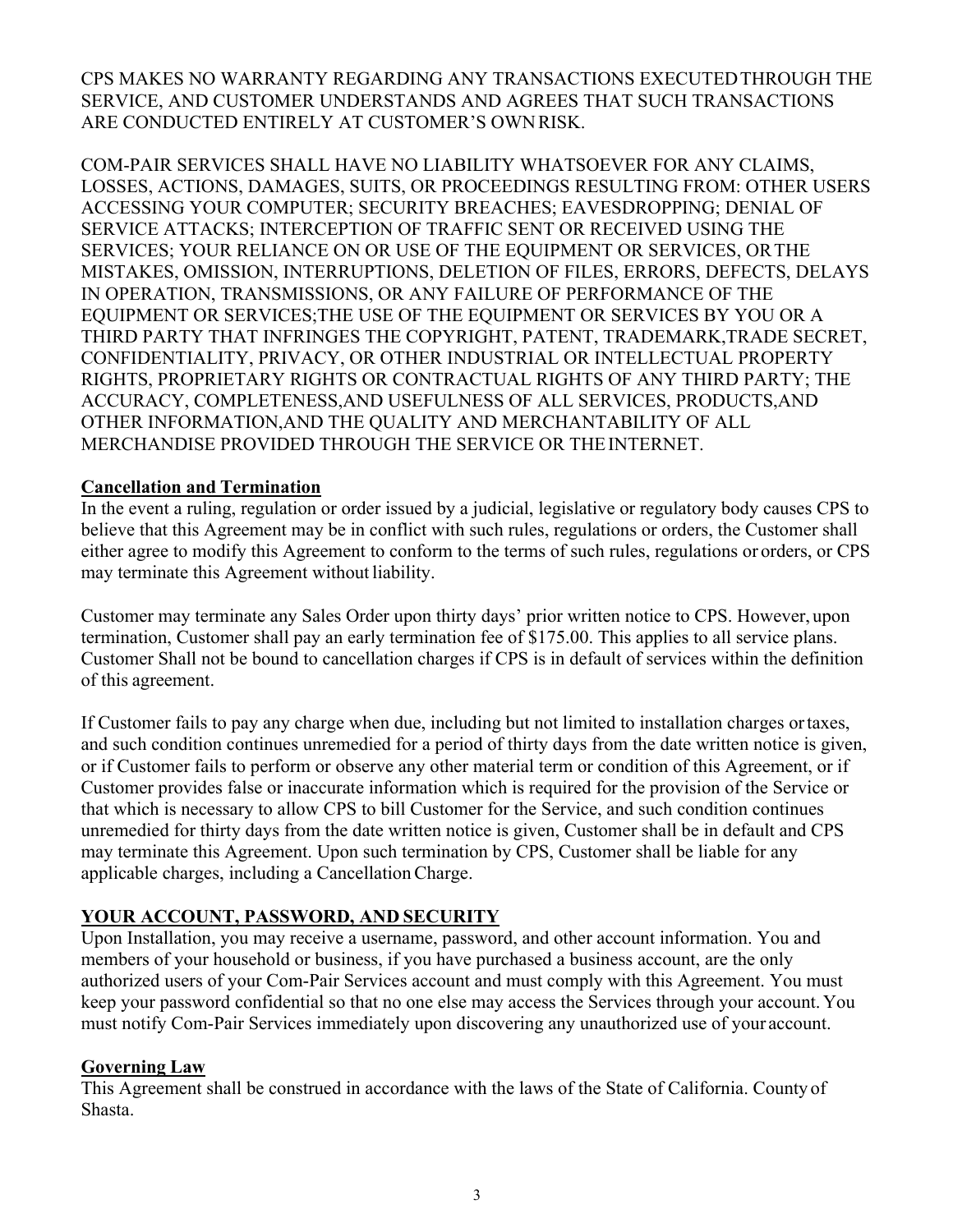Because of the complex nature of internet service, availability, and the underlying infrastructure, it may not be possible to provide the Service to everyone. At its sole discretion, Com-pair Services may cancel the installation process and refund any money that you have paid. Com-pair Services will notify you of its intent to cancel as soon as reasonably possible. Com-pair Services shall have no responsibility whatsoever for claims arising out of its failure or refusal to complete the installation or provide the Service.

#### **Modification of Terms and Conditions**

This Agreement may be amended anytime during the Agreement.

#### **Force Majeure**

Neither CPS nor Customer shall be responsible for damages of for delays or failures in performance resulting from acts or occurrences beyond their reasonable control, including, without limitation: fire, lightning, explosion, power surge or failure, water, acts of God, war, revolution, civil commotion or acts of civil or military authorities or public enemies, any law, order, regulation, ordinance, or requirement of any government or legal body or any representative of any such government or legal body; or labor unrest, including without limitation, strikes, slowdowns, picketing or boycotts, inability to secure raw materials, transportation facilities, fuel or energy shortages, or acts or omissions of common carriers.

#### **Use Limitations**

Customer agrees to comply with the rules, regulations and policies, including but not limited to, CPS's Acceptable Use Policy (located at "http://www.com-pair.net"), all policies applicable to CPS and all policies applicable to any network that is accessed through CPS. Violation of any such rules, regulations and policies, or any attempt to break security or to access an account which does not belong to Customer, shall be liable for any applicable charges, including cancellation charges.

Nothing contained in this Agreement may be construed to convey to Customer any interest, title, or license in the user ID, electronic mail address, Universal Resource Locator or domain name used by Customer in connection with the Service.

CPS reserves the right to suspend or terminate Service to the Customer, or suspend or terminate any user ID, electronic mail address, Universal Resource Locator or domain name used by Customer in the event it is used in a manner which (i) constitutes violation of any law, regulation or tariff (including, without limitation, copyright and intellectual property laws); (ii) is defamatory, fraudulent, obscene or deceptive; (iii) is intended to threaten, harass or intimidate; (iv) tends to damage the name or reputation of CPS, its parent, affiliates and subsidiaries; or (v) interferes with other customers' use and enjoyment of the Services provided by CPS.

Customer understands and agrees that any attempt to break security, or to access an account which does not belong to Customer, shall be considered a material breach of this Agreement, and such breach may result in suspension or termination of the Service. Customer further agrees to immediately notify CPS of (i) any unauthorized use of Customer's account and/or (ii) any breach, or attempted breach, of security known to Customer.

Customer may not under any circumstance resale bandwidth or offer free bandwidth by wireless WiFi or any other means without the written consent of Com-Pair Services (com-pair.net). Customer would be in breach of contract and liable for lost revenue.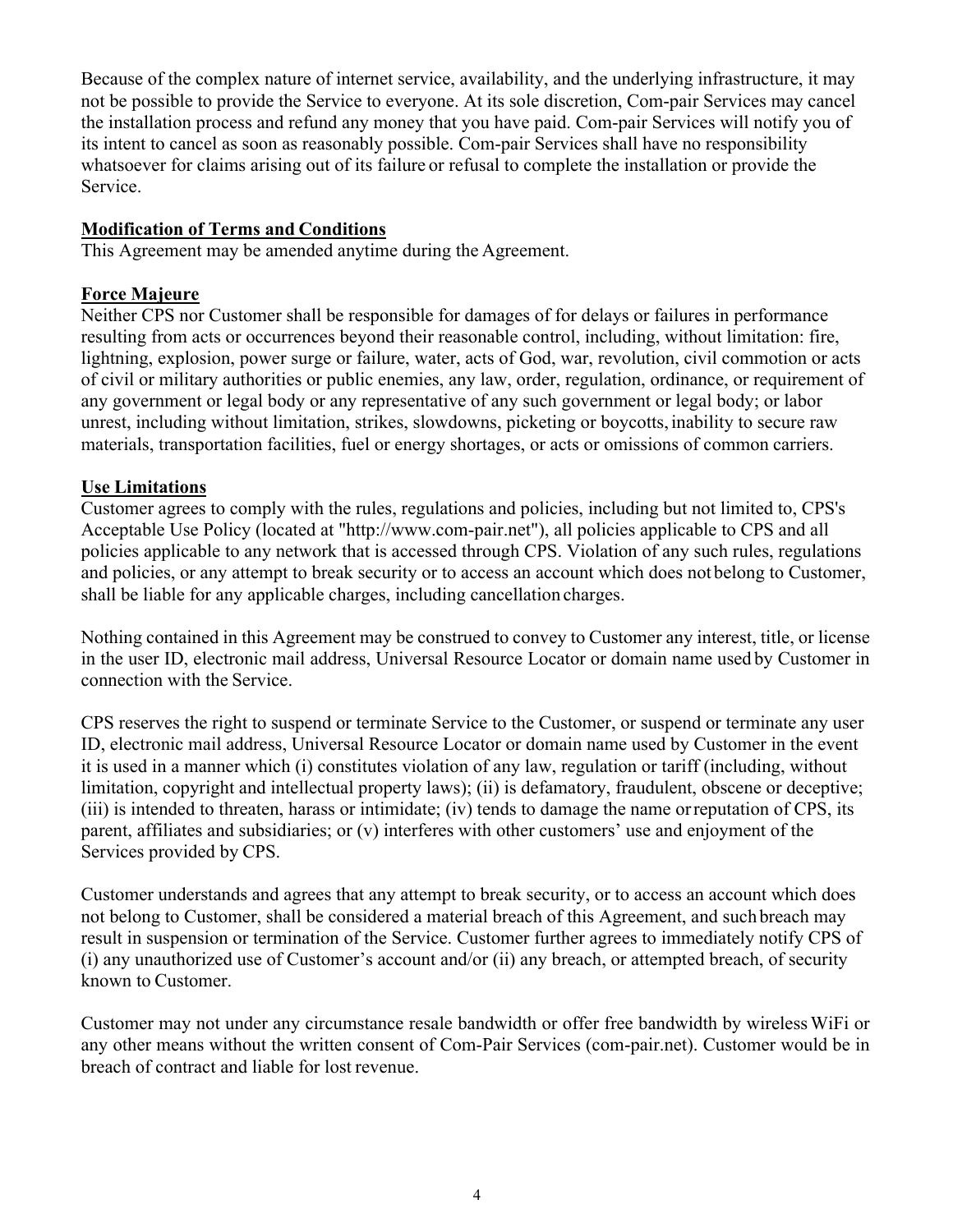#### **Customer Responsibilities**

Unless specified in an accepted Sales Order, which is executed pursuant to this Agreement, Customer is solely responsible for provisioning, configuration and maintenance of all customer premises equipment (hardware and software), including, without limitation, TCP/IP routers, CSU/DSU line interface units, primary domain name servers, electronic mail servers, netnews servers and firewall or proxy servers. CPS shall not be responsible for delays in the provision of Service resulting from incompatibility of such equipment, or resulting from improper provisioning, configuration or maintenance of such equipment. The customer Shall not add any equipment to CPS original installation without the prior written consent of CPS.

CPS may provide configuration files for certain routers, at its sole discretion, and only as a convenience to Customer. CPS recommends that Customer obtain RFC compliance information from the manufacturer of their routers.

Customer is responsible for choosing a domain name and submitting an application for address assignment or transfer to CPS. CPS makes no warranties with respect to the availability of any domain name. Nothing contained in this Agreement may be construed to convey to Customer any interest, title, or license in the user ID, electronic mail address, Universal Resource Locator or domain name used by Customer in connection with the Service.

#### **General**

If any portion of this Agreement is found to be invalid or unenforceable, the parties agree that the remaining portions shall remain in effect. The parties further agree that in the event such invalid or unenforceable portion is an essential part of this Agreement, they will immediately begin negotiations for a replacement.

If either party ever fails to enforce any right or remedy available to it under this Agreement, that failure shall not be construed as a waiver of any right or remedy with respect to any other breach or failure by the other party.

Any legal action brought by Customer against CPS with respect to this Agreement must begin within 30days after the cause of action arises.

Any terms which by their sense and context are intended to survive expiration or termination of this Agreement shall survive.

This Agreement constitutes the entire agreement between the parties, and consists of the foregoing terms and conditions and the terms and conditions on the attachments to this Agreement, which are incorporated herein by this reference.

Notices and other communications shall be transmitted in writing by U.S. Mail postage prepaid and shall be effective four days after the mailing date. To CPS: Com-Pair Services, 5309 Chestnut Street, Anderson, CA 96007. To Customer: As set forth below, or as indicated in the Sales Order.

#### **SECTION II.**

#### **Equipment**

Title to Equipment provided by CPS under this Agreement shall not pass to the Customer. Equipment provided by CPS under this Agreement remains the property of Com-Pair Services.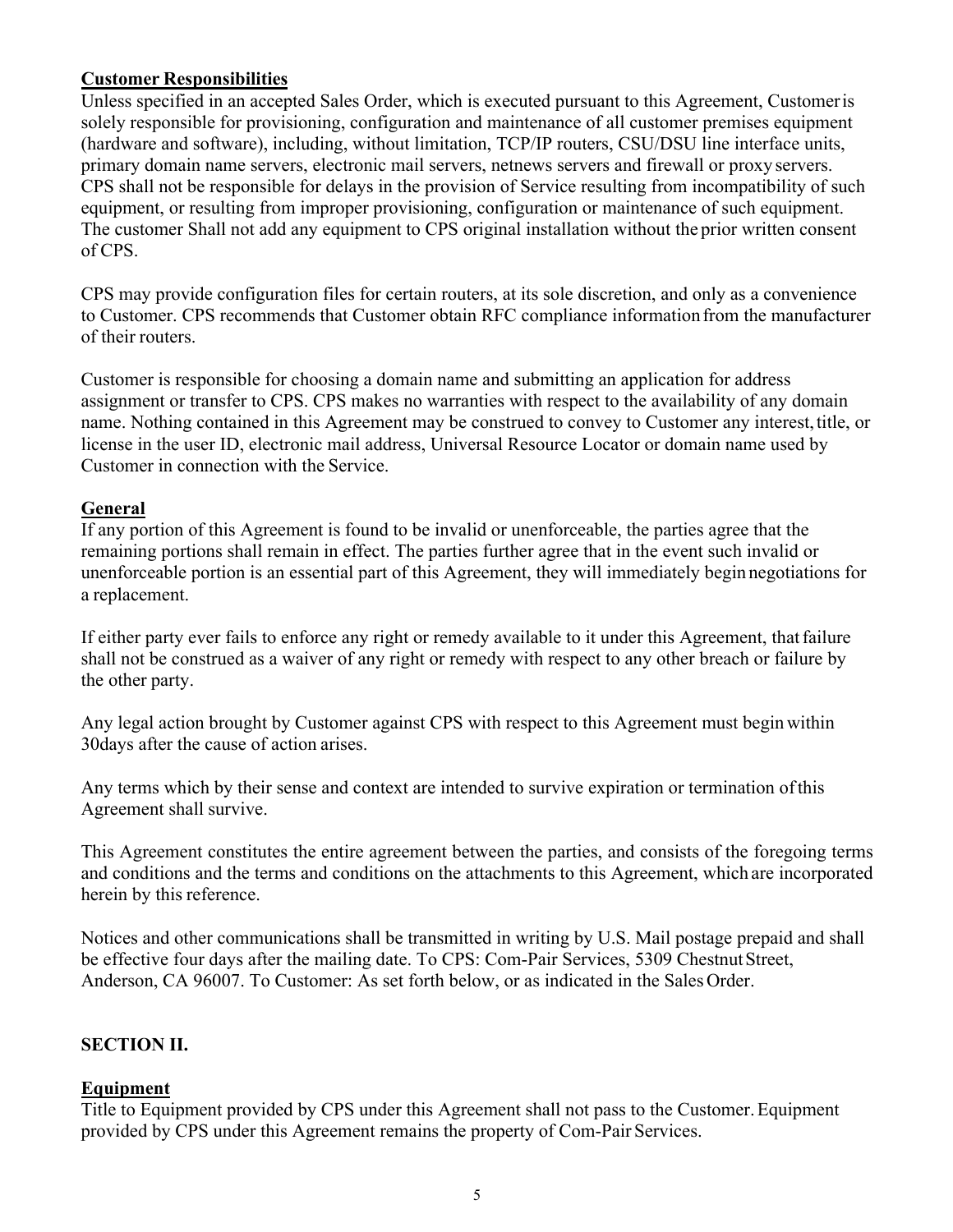#### **Installation of Equipment**

In the event CPS provides on-site installation of Equipment provided pursuant to this Agreement, Customer shall provide reasonable access to Customer's premises, and adequate communications

facilities and work space, to enable CPS to perform its obligations under this Agreement. Customer shall make premises free from all hazardous material (e.g. asbestos) and dangerous conditions prior to performance of work by CPS.

The install is considered a "SIMPLE INSTALL" (100 Feet of Cat-5 Cable is standard. 20 cents per foot after) It is an extra hourly charge of \$100.00 for Attics, under house etc. It is up to the installer to determine what type of install will be done or decline the Install if it is too hazardous. Installations is complete when:

Equipment is configured per manufacturer specifications, or specified configuration provided to CPS prior to installation.

#### **Maintenance of Equipment**

CPS will provide on site repairs or maintenance ("Maintenance Services") for equipment owned by CPS. Customer shall provide reasonable access to Customer's premises, and adequate communications facilities and work space, to enable CPS to perform its obligations under this Agreement. Customer shall make premises free from all hazardous material (e.g. asbestos) and dangerous conditions prior to performance of work by CPS.

If the Equipment provided pursuant to this Agreement has been altered or repaired by any party other than CPS, without CPS written consent, or a malfunction is the result of mishandling, abuse, misuse, or improper storage, installation, maintenance or operation Com-Pair Services reserves the right to bill at retail for replacement and/or discontinue service.

If CPS dispatches to the Customer's site to perform Maintenance Services on Equipment provided pursuant to this Agreement and the trouble is not found or the trouble is isolated to Equipment not covered by this Agreement, CPS will bill and the Customer will reimburse CPS at CPS's then applicable and then current rates for travel and time spent.